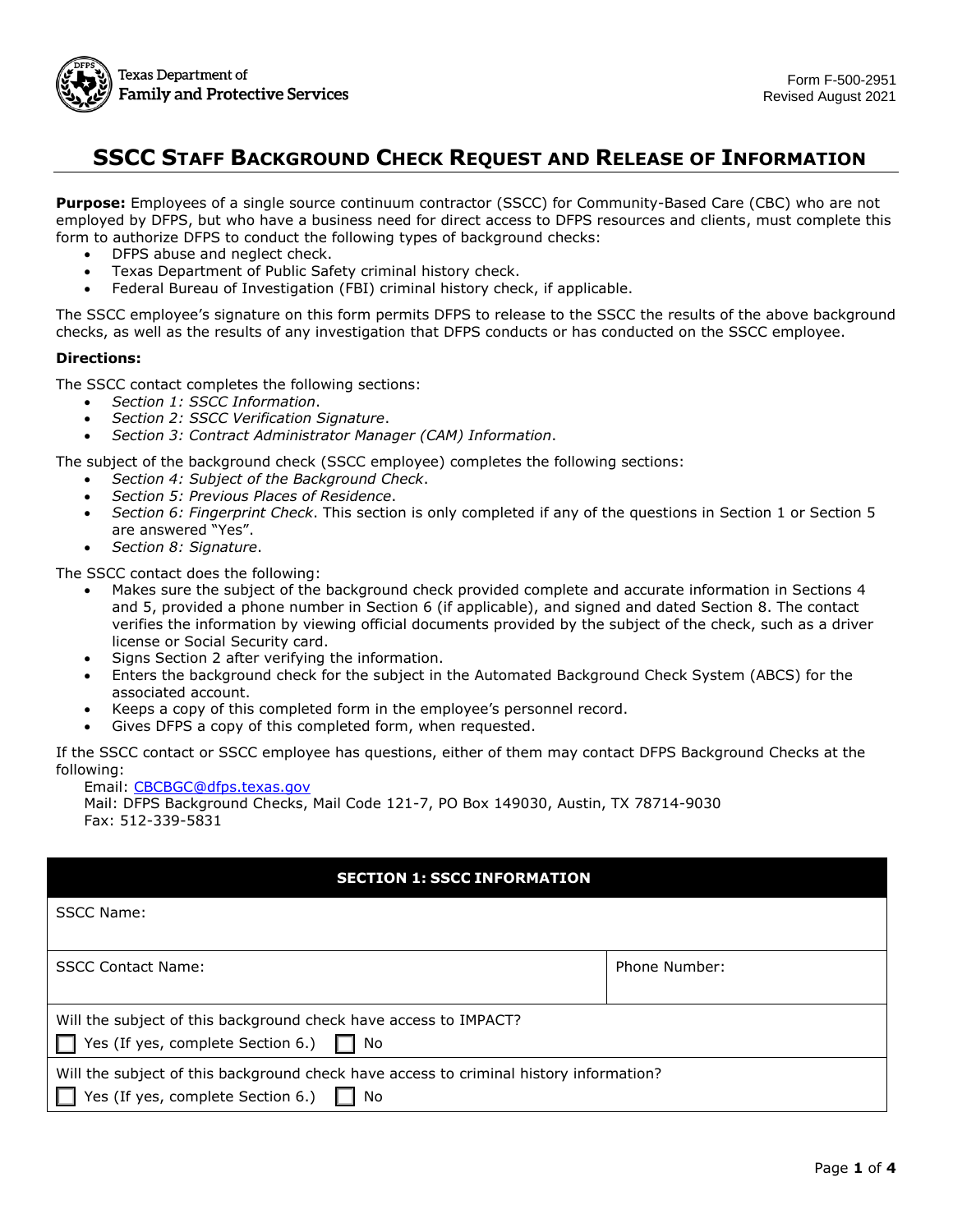### **SECTION 2: SSCC VERIFICATION SIGNATURE**

I have verified (by reviewing the person's Social Security card or driver license) that the information on this form contains no willful misrepresentation and that the information is true and complete to the best of my knowledge. I understand that DFPS may contact others and, at any time, seek proof of any information contained here. I understand that any willful misrepresentation or failure to provide identifying information within the stated time limit is a cause for denial or revocation of the SSCC's contract.

Printed Name of Authorized Representative (SSCC Contact):

**X** Signature of Authorized Representative: | Date Signed:

| <b>SECTION 3: CONTRACT ADMINISTRATOR MANAGER (CAM) INFORMATION</b> |               |  |
|--------------------------------------------------------------------|---------------|--|
| Name:                                                              | Phone Number: |  |
| Email address:                                                     |               |  |

| <b>SECTION 4: SUBJECT OF THE BACKGROUND CHECK</b><br>Please enter N/A for items that are not applicable.   |                        |                                                                         |  |  |               |        |           |
|------------------------------------------------------------------------------------------------------------|------------------------|-------------------------------------------------------------------------|--|--|---------------|--------|-----------|
| First Name:                                                                                                |                        | Middle Name:                                                            |  |  | Last Name:    |        |           |
|                                                                                                            |                        | No Middle Name                                                          |  |  |               |        |           |
| Other names or spellings used (married, maiden, alias, etc.) - First, Middle, Last:                        |                        |                                                                         |  |  |               |        |           |
|                                                                                                            |                        |                                                                         |  |  |               |        |           |
|                                                                                                            |                        |                                                                         |  |  |               |        |           |
| No Other Names                                                                                             |                        |                                                                         |  |  |               |        |           |
| Home Address (Number and Street):                                                                          |                        | City:                                                                   |  |  |               | State: | Zip Code: |
|                                                                                                            |                        |                                                                         |  |  |               |        |           |
| County of Residence:                                                                                       |                        | Date of Birth:                                                          |  |  | Phone Number: |        |           |
|                                                                                                            |                        |                                                                         |  |  |               |        |           |
| Social Security Number (If no SSN, provide ID number from<br>alternate document and name of the document.) |                        | Driver License Number and State:                                        |  |  |               |        |           |
|                                                                                                            |                        |                                                                         |  |  |               |        |           |
| Email Address:                                                                                             |                        |                                                                         |  |  |               |        |           |
| Gender:                                                                                                    | Ethnicity:             | Race:                                                                   |  |  |               |        |           |
| Male                                                                                                       | Hispanic or Latino     | White                                                                   |  |  |               |        |           |
| Female                                                                                                     | Not Hispanic or Latino | <b>Black</b>                                                            |  |  |               |        |           |
|                                                                                                            |                        | Asian                                                                   |  |  |               |        |           |
|                                                                                                            |                        | American Indian or Alaska Native<br>Native Hawaiian or Pacific Islander |  |  |               |        |           |
|                                                                                                            |                        |                                                                         |  |  |               |        |           |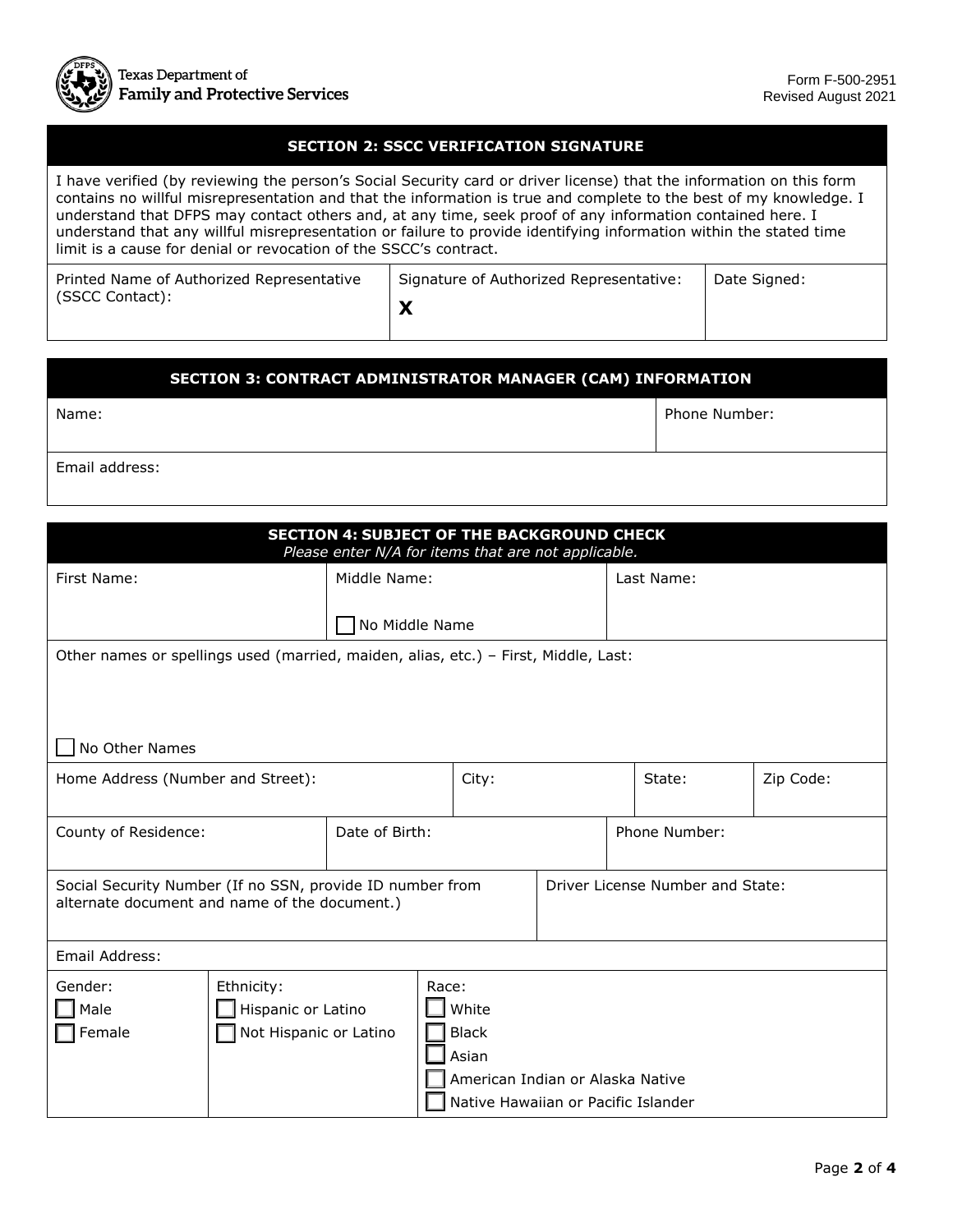#### **SECTION 5: PREVIOUS PLACES OF RESIDENCE**

| Have you lived outside the state of Texas in the past two years?<br>Yes (If yes, complete Section 6.)<br>No                                                                                                |                 |               |  |
|------------------------------------------------------------------------------------------------------------------------------------------------------------------------------------------------------------|-----------------|---------------|--|
| List the complete addresses of other places you have lived and the dates (month and year) you lived there. Include<br>information for a minimum of the past two (2) years; continue on the back if needed. |                 |               |  |
| Full Address (include city, state, and zip code):                                                                                                                                                          | From (MM/YYYY): | To (MM/YYYY): |  |
| Full Address (include city, state, and zip code):                                                                                                                                                          | From (MM/YYYY): | To (MM/YYYY): |  |
| Full Address (include city, state, and zip code):                                                                                                                                                          | From (MM/YYYY): | To (MM/YYYY): |  |
| Full Address (include city, state, and zip code):                                                                                                                                                          | From (MM/YYYY): | To (MM/YYYY): |  |

#### **SECTION 6: FINGERPRINT CHECK**

If either of the questions in Section 1 is answered "Yes" or you have lived outside the state of Texas in the past two years (see Section 5), an FBI fingerprint check is required and you must provide a phone number in this section.

**Note:** If you have previously completed an FBI fingerprint check for another purpose, DFPS staff will verify whether the results may be utilized for this background check and you will be contacted if the results may not be used.

If you have **not** completed fingerprinting for another purpose, you must contact 512-919-7857 to get the required information to schedule a fingerprinting appointment.

**Method of contact for scheduling fingerprint appointment:** 

Phone Number:

## **SECTION 7: PRIVACY STATEMENT**

DFPS values your privacy. For more information, read our **Privacy and Security Policy**.